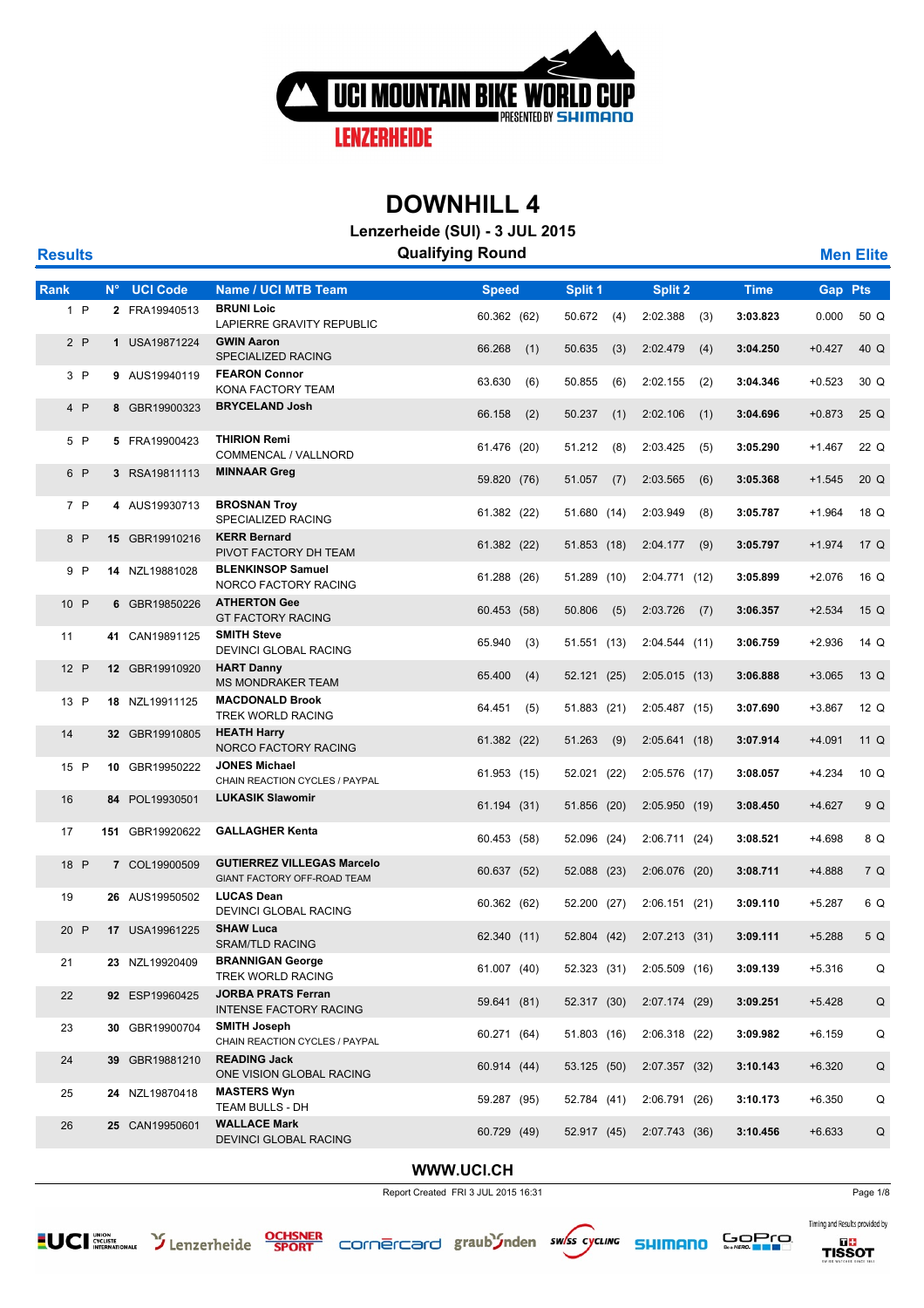

**Lenzerheide (SUI) - 3 JUL 2015**

| <b>Results</b> |             |                 | <b>Qualifying Round</b>                                          |               |               |                 |             |                | <b>Men Elite</b> |
|----------------|-------------|-----------------|------------------------------------------------------------------|---------------|---------------|-----------------|-------------|----------------|------------------|
| Rank           | $N^{\circ}$ | <b>UCI Code</b> | <b>Name / UCI MTB Team</b>                                       | <b>Speed</b>  | Split 1       | Split 2         | <b>Time</b> | <b>Gap Pts</b> |                  |
| 27             |             | 27 GBR19890215  | <b>CUNNINGHAM Ruaridh</b><br>UNIOR TOOLS TEAM                    | 58.335 (117)  | 51.314 (11)   | 2:07.064 (28)   | 3:10.476    | $+6.653$       | Q                |
| 28             |             | 57 NZL19890818  | <b>MASTERS Edward</b><br>BERGAMONT HAYES COMPONENTS FACTORY TEAM | 61.100 (37)   | 50.458<br>(2) | 2:05.051(14)    | 3:10.497    | $+6.674$       | Q                |
| 29             |             | 62 FRA19960304  | <b>PIERRON Amaury</b><br>LAC BLANC SCOTT                         | 60.180 (67)   | 53.308 (57)   | 2:07.183 (30)   | 3:10.572    | $+6.749$       | Q                |
| 30 P           |             | 20 FRA19940511  | <b>CABIROU Rudy</b>                                              | 59.375 (94)   | 52.150 (26)   | 2:07.477 (33)   | 3:10.727    | $+6.904$       | Q                |
| 31             |             | 90 FRA19940521  | <b>CAUVIN Guillaume</b><br>GIANT FACTORY OFF-ROAD TEAM           | 60.914 (44)   | 52.406 (35)   | 2:06.995(27)    | 3:10.775    | $+6.952$       | Q                |
| 32             |             | 49 FRA19960507  | <b>VERGIER Loris</b><br>LAPIERRE GRAVITY REPUBLIC                | 61.953 (15)   | 53.545 (65)   | 2:07.723(35)    | 3:10.784    | $+6.961$       | Q                |
| 33 P           |             | 13 GBR19900212  | <b>DALE Sam</b><br>MADISON SARACEN FACTORY TEAM                  | 60.637 (52)   | 52.338 (32)   | 2:06.760 (25)   | 3:10.803    | $+6.980$       | Q                |
| 34             |             | 170 USA19951208 | <b>COMETTI Luca</b><br><b>INTENSE FACTORY RACING</b>             | 61.476 (20)   | 53.210 (53)   | 2:08.726(44)    | 3:11.318    | $+7.495$       | Q                |
| 35             |             | 71 SUI19921204  | <b>WEBER Lutz</b><br>SWISS DOWNHILL SYNDICATE                    | 61.194 (31)   | 52.363 (33)   | 2:08.532 (40)   | 3:11.697    | $+7.874$       | Q                |
| 36             |             | 107 USA19900619 | <b>JACKSON Eliot</b><br>PIVOT FACTORY DH TEAM                    | 61.288 (26)   | 52.710 (40)   | $2:06.358$ (23) | 3:11.812    | $+7.989$       | Q                |
| 37             |             | 59 RSA19840805  | <b>NEETHLING Andrew</b><br>POLYGON UR                            | 61.953 (15)   | 52.649 (39)   | 2:07.605 (34)   | 3:11.932    | $+8.109$       | Q                |
| 38             |             | 21 FRA19911020  | <b>THOME Patrick</b><br><b>CK RACING</b>                         | 57.913 (126)  | 51.770 (15)   | $2:08.518$ (39) | 3:12.071    | $+8.248$       | Q                |
| 39             |             | 60 SUI19870917  | <b>BEER Nick</b><br>RADON MAGURA FACTORY                         | 62.146 (12)   | 51.854 (19)   | 2:08.898(47)    | 3:12.683    | $+8.860$       | Q                |
| 40             |             | 102 NOR19910806 | <b>NYLENDE Terje</b>                                             | 60.090 (69)   | 52.827 (43)   | 2:08.592(41)    | 3:12.791    | $+8.968$       | Q                |
| 41             |             | 31 AUT19921127  | <b>GRUBER Manuel</b><br>RADON MAGURA FACTORY                     | 58.678 (108)  | 53.855 (73)   | 2:09.254 (49)   | 3:12.852    | $+9.029$       | Q                |
| 42             |             | 67 SUI19950821  | <b>NIEDERBERGER Noel</b><br>SWISS DOWNHILL SYNDICATE             | 61.288 (26)   | 53.642 (70)   | $2:09.576$ (55) | 3:12.937    | $+9.114$       | Q                |
| 43             |             | 22 FRA19941220  | <b>COULANGES Benoit</b><br>ROC VTT OZ-EN-OISANS                  | 61.194 (31)   | 53.236 (54)   | 2:08.848 (45)   | 3:12.938    | $+9.115$       | Q                |
| 44 P           |             | 16 GBR19870520  | <b>SIMMONDS Matthew</b><br>MADISON SARACEN FACTORY TEAM          | 59.910 (73)   | 52.492 (37)   | 2:08.142(38)    | 3:13.168    | $+9.345$       | Q                |
| 45             |             | 43 FRA19950720  | <b>FAYOLLE Alexandre</b>                                         | 62.830<br>(8) | 54.101 (78)   | 2:09.486 (53)   | 3:13.351    | $+9.528$       | Q                |
| 46             |             | 55 AUT19940601  | <b>TRUMMER David</b><br><b>GHOST RRP</b>                         | 59.552 (87)   | 53.570 (66)   | 2:09.351(50)    | 3:13.387    | $+9.564$       | Q                |
| 47             |             | 77 NOR19931017  | <b>LEIVSSON Isak</b>                                             | 62.146 (12)   | 54.351 (89)   | 2:09.388(51)    | 3:13.425    | $+9.602$       | Q                |
| 48             |             | 65 FRA19961009  | <b>LEVESQUE Dylan</b>                                            | 63.630 (6)    | 52.923 (46)   | 2:09.418(52)    | 3:13.432    | $+9.609$       | Q                |
| 49             |             | 45 GBR19930927  | <b>BUCHANAN Lewis</b><br>BANSHEE BIKES FACTORY TEAM              | 61.288 (26)   | 52.952 (48)   | 2:09.688 (58)   | 3:13.440    | $+9.617$       | Q                |
| 50             |             | 68 ITA19951209  | <b>COLOMBO Francesco</b><br>AB DEVINCI ITALY                     | 58.678 (108)  | 53.481 (64)   | 2:10.199(62)    | 3:13.532    | $+9.709$       | Q                |
| 51             |             | 91 RSA19900912  | <b>GARLICKI Stefan</b><br>SOLID-REVERSE FACTORY RACING           | 62.731 (10)   | 52.928 (47)   | 2:08.676 (43)   | 3:13.546    | $+9.723$       | Q                |
| 52             |             | 58 FRA19841030  | <b>RUFFIN Thibaut</b><br>COMMENCAL / VALLNORD                    | 60.090 (69)   | 53.379 (59)   | 2:09.510(54)    | 3:13.582    | $+9.759$       | Q                |
|                |             |                 |                                                                  |               |               |                 |             |                |                  |

#### **WWW.UCI.CH**

Report Created FRI 3 JUL 2015 16:31 Page 2/8











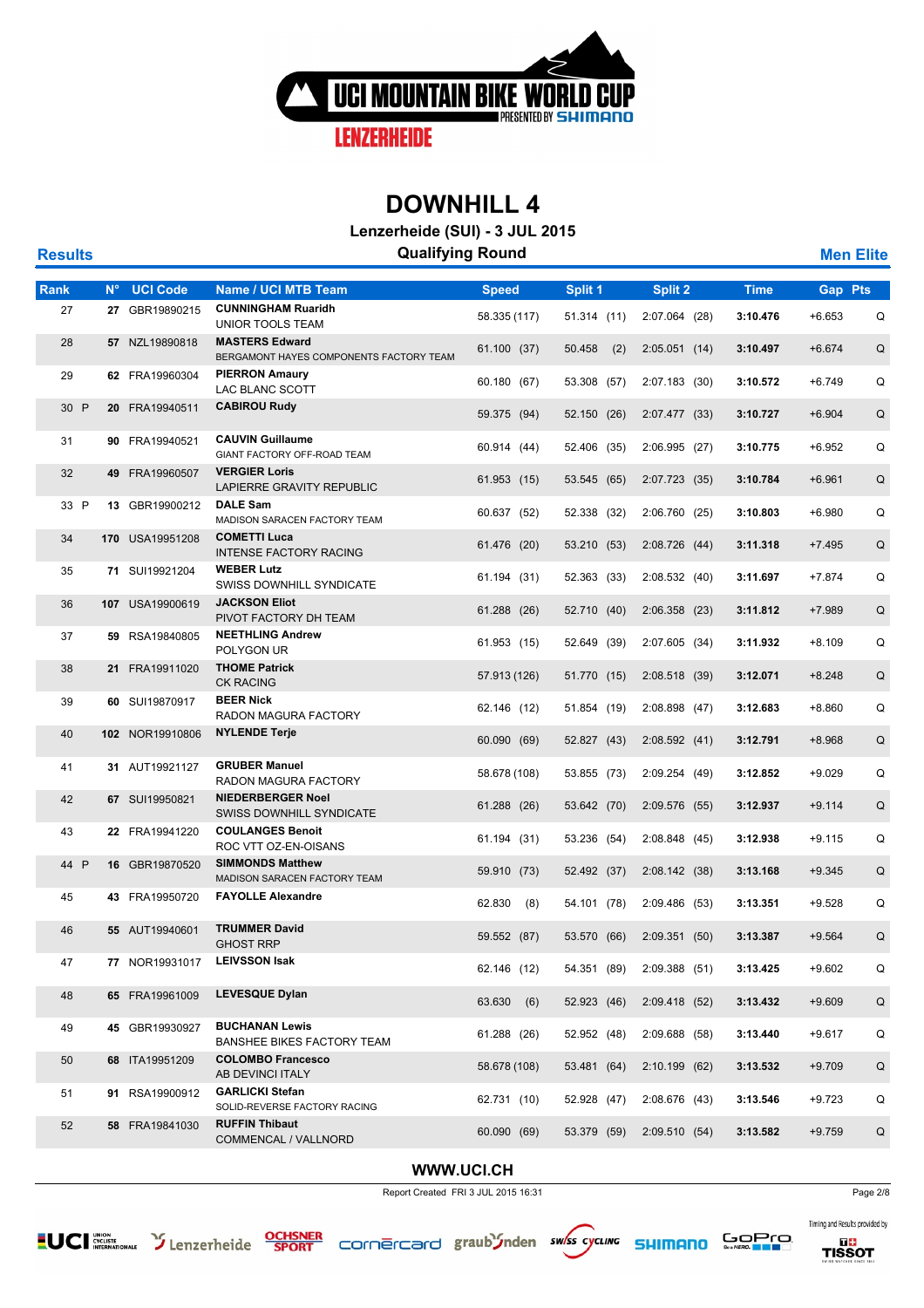

**Lenzerheide (SUI) - 3 JUL 2015**

| <b>Results</b> |             |                 |                                                                | <b>Qualifying Round</b> |              |               |             |                | <b>Men Elite</b> |
|----------------|-------------|-----------------|----------------------------------------------------------------|-------------------------|--------------|---------------|-------------|----------------|------------------|
| Rank           | $N^{\circ}$ | <b>UCI Code</b> | <b>Name / UCI MTB Team</b>                                     | <b>Speed</b>            | Split 1      | Split 2       | <b>Time</b> | <b>Gap Pts</b> |                  |
| 53             |             | 34 ESP19820930  | <b>GUARDIA PASCUAL Bernat</b><br><b>INTENSE FACTORY RACING</b> | 61.194 (31)             | 52.269 (29)  | 2:08.851 (46) | 3:13.681    | $+9.858$       | Q                |
| 54             |             | 48 GBR19960611  | <b>WILSON Reece</b><br><b>UNIOR TOOLS TEAM</b>                 | 57.662 (136)            | 52.643 (38)  | 2:10.121(61)  | 3:13.815    | $+9.992$       | Q                |
| 55             |             | 37 GBR19920608  | <b>WILLIAMSON Greg</b><br>TREK WORLD RACING                    | 60.637 (52)             | 53.144 (52)  | 2:09.596 (56) | 3:14.084    | $+10.261$      | Q                |
| 56             |             | 64 ESP19940319  | <b>JORBA PRATS Guillem</b>                                     | 59.112 (99)             | 53.394 (60)  | 2:09.830 (59) | 3:14.167    | $+10.344$      | Q                |
| 57             |             | 42 GBR19881019  | <b>BRAYTON Adam</b>                                            | 60.821 (47)             | 53.474 (63)  | 2:09.901(60)  | 3:14.191    | $+10.368$      | Q                |
| 58             |             | 38 USA19930219  | <b>MULALLY Neko</b><br>GSTAAD-SCOTT                            | 61.007 (40)             | 58.650 (156) | 2:12.137(83)  | 3:14.262    | $+10.439$      | Q                |
| 59             |             | 129 ESP19951202 | <b>SUAREZ ALONSO Angel</b>                                     | 62.830<br>(8)           | 54.126 (80)  | 2:09.684 (57) | 3:14.294    | $+10.471$      | Q                |
| 60             |             | 73 FRA19860206  | <b>GEORGES Pierre Charles</b><br>LAC BLANC SCOTT               | 57.249 (149)            | 53.638 (69)  | 2:09.217 (48) | 3:14.416    | $+10.593$      | Q                |
| 61             |             | 52 GER19890805  | <b>STRASSER Benny</b><br>RADON MAGURA FACTORY                  | 60.545 (56)             | 54.237 (84)  | 2:11.219 (72) | 3:14.577    | $+10.754$      | Q                |
| 62             |             | 66 SLO19821104  | <b>VAUH Miran</b>                                              | 61.007 (40)             | 52.846 (44)  | 2:10.345(63)  | 3:14.591    | +10.768        | Q                |
| 63             |             | 70 CZE19960816  | <b>LEBL Martin</b>                                             | 59.641 (81)             | 53.255 (56)  | 2:10.827 (67) | 3:14.774    | $+10.951$      | Q                |
| 64             |             | 40 GBR19910530  | <b>MOLLOY Harry</b><br>SOLID-REVERSE FACTORY RACING            | 61.100 (37)             | 53.130 (51)  | 2:10.355(64)  | 3:14.790    | $+10.967$      | Q                |
| 65             |             | 130 USA19961017 | <b>LESLIE Shane</b>                                            | 60.453 (58)             | 55.555 (118) | 2:12.705 (94) | 3:14.839    | $+11.016$      | Q                |
| 66             |             | 112 POR19950716 | <b>BICA Vasco Gois</b>                                         | 58.938 (102)            | 54.120 (79)  | 2:10.556(66)  | 3:15.256    | $+11.433$      | Q                |
| 67             |             | 44 FRA19900704  | DI PASQUALE Charly                                             | 59.641 (81)             | 53.586 (67)  | 2:10.469 (65) | 3:15.566    | $+11.743$      | Q                |
| 68             |             | 96 FRA19930808  | <b>PIERRON Baptiste</b>                                        | 60.637 (52)             | 53.862 (74)  | 2:10.908(69)  | 3:15.632    | $+11.809$      | Q                |
| 69             |             | 122 CAN19961007 | <b>ILES Jack</b><br>NORCO FACTORY RACING                       | 60.545 (56)             | 54.672 (98)  | 2:11.383 (74) | 3:15.967    | $+12.144$      | Q                |
| 70             |             | 81 AUS19850721  | <b>HILL Samuel</b><br>CHAIN REACTION CYCLES / PAYPAL           | 57.249 (149)            | 54.422 (90)  | 2:11.585(75)  | 3:15.977    | $+12.154$      | Q                |
| 71             |             | 83 FRA19880416  | <b>PAULHAN Romain</b><br>KONA - X1 RACING                      | 62.049 (14)             | 53.450 (61)  | 2:11.840 (79) | 3:16.070    | $+12.247$      | Q                |
| 72             |             | 108 GER19901213 | <b>TEXTOR Christian</b><br>TEAM BULLS - DH                     | 58.851 (104)            | 54.245 (85)  | 2:11.366 (73) | 3:16.082    | $+12.259$      | Q                |
| 73             |             | 35 GBR19940531  | <b>MCGLONE Fraser</b>                                          | 57.662 (136)            | 54.703 (100) | 2:11.087 (70) | 3:16.173    | $+12.350$      | Q                |
| 74             |             | 125 GBR19950311 | <b>GANNICOTT George</b>                                        | 59.200 (98)             | 55.260 (110) | 2:11.891(80)  | 3:16.179    | $+12.356$      | $\sf Q$          |
| 75             |             | 78 NOR19931022  | <b>SANDVIKEN Lars Vatnebryn</b>                                | 60.729 (49)             | 54.598 (96)  | 2:11.744 (77) | 3:16.186    | $+12.363$      | Q                |
| 76             |             | 63 AUT19871013  | <b>PEKOLL Markus</b><br><b>MS MONDRAKER TEAM</b>               | 60.729 (49)             | 56.285 (128) | 2:12.584 (93) | 3:16.427    | $+12.604$      | Q                |
| 77             |             | 75 GBR19930506  | <b>WILLIAMSON Jay</b><br>STEVE PEAT SYNDICATE GLOBAL           | 57.413 (143)            | 54.001 (76)  | 2:12.020 (82) | 3:16.439    | $+12.616$      | Q                |
| 78             |             | 121 ITA19940804 | <b>CAIRE Carlo</b><br>AB DEVINCI ITALY                         | 57.579 (140)            | 54.280 (87)  | 2:11.797 (78) | 3:16.481    | +12.658        | Q                |
|                |             |                 |                                                                |                         |              |               |             |                |                  |

#### **WWW.UCI.CH**

Report Created FRI 3 JUL 2015 16:31 Page 3/8













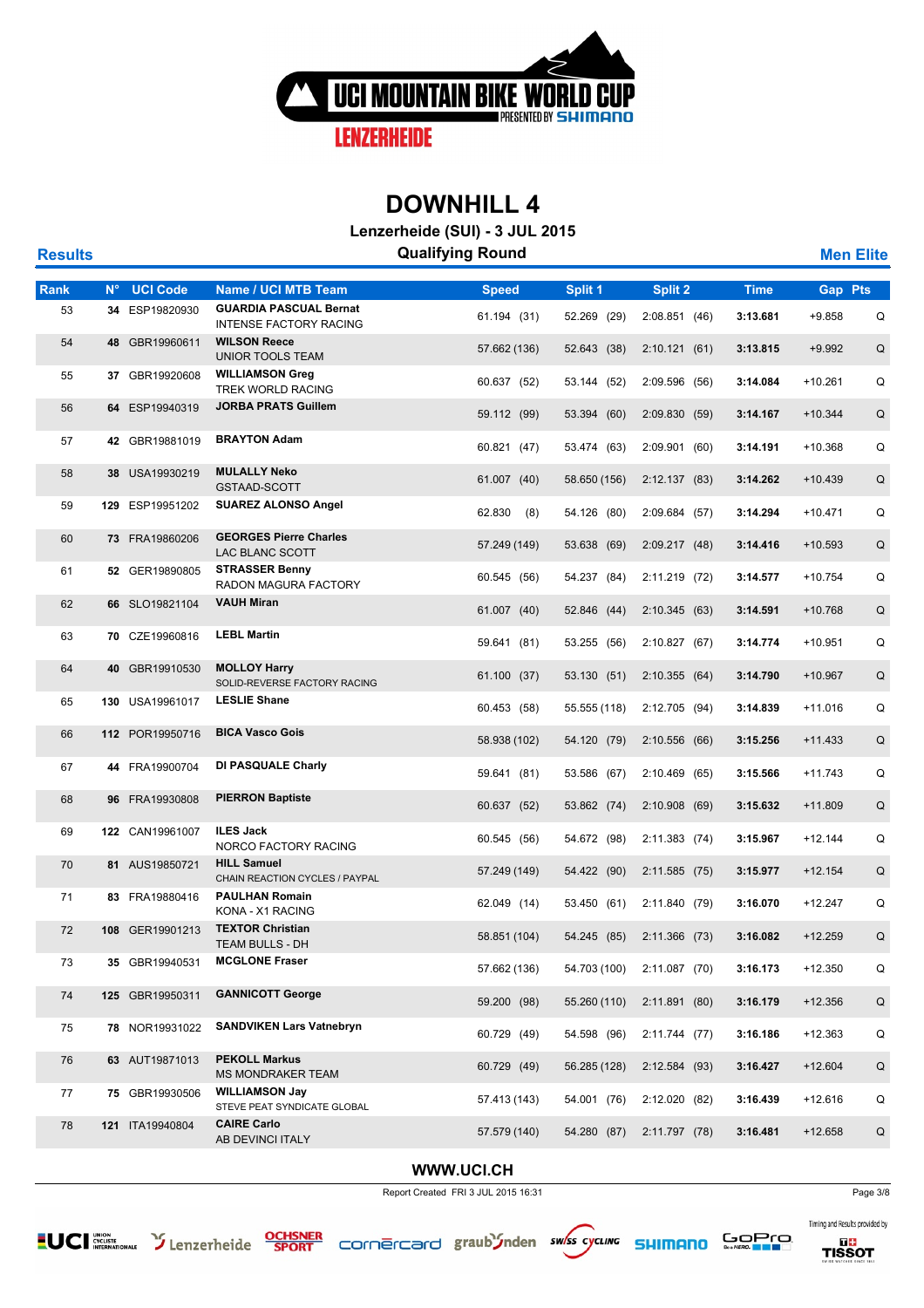

**Lenzerheide (SUI) - 3 JUL 2015**

| <b>Results</b> |             |                 |                                                         | $L$ chechicle (001) - 0 00L 2010<br><b>Qualifying Round</b> |              |                 |             | <b>Men Elite</b> |   |
|----------------|-------------|-----------------|---------------------------------------------------------|-------------------------------------------------------------|--------------|-----------------|-------------|------------------|---|
| <b>Rank</b>    | $N^{\circ}$ | <b>UCI Code</b> | Name / UCI MTB Team                                     | <b>Speed</b>                                                | Split 1      | Split 2         | <b>Time</b> | <b>Gap Pts</b>   |   |
| 79             |             | 138 BEL19950328 | <b>PAZDZIORKO Gregoire</b>                              | 58.678 (108)                                                | 55.368 (113) | 2:12.767 (95)   | 3:16.552    | $+12.729$        | Q |
| 80             |             | 144 SVK19950414 | <b>BARANEK Rastislav</b>                                | 58.165 (119)                                                | 54.232 (83)  | 2:11.105(71)    | 3:16.622    | $+12.799$        | Q |
| 81             |             | 131 GER19940806 | <b>BOUVET Jacques</b>                                   | 61.194 (31)                                                 | 54.463 (91)  | 2:12.369 (88)   | 3:16.644    | $+12.821$        |   |
| 82             |             | 137 GBR19910216 | TEAM BULLS - DH<br><b>EVANS Craig</b>                   | 60.453 (58)                                                 | 53.357 (58)  | 2:07.788 (37)   | 3:16.687    | $+12.864$        |   |
| 83             |             | 76 NZL19900324  | <b>WALKER Matthew</b>                                   | 61.288 (26)                                                 | 54.768 (102) | 2:12.391 (89)   | 3:16.735    | $+12.912$        |   |
| 84             |             | 101 HUN19921029 | <b>LISZI Attila</b>                                     | 59.552 (87)                                                 | 54.173 (81)  | 2:12.337 (87)   | 3:17.038    | $+13.215$        |   |
| 85             |             | 177 GER19880913 | <b>IRMISCH Erik</b>                                     | 59.910 (73)                                                 | 53.692 (71)  | 2:11.606(76)    | 3:17.203    | $+13.380$        |   |
| 86             |             | 61 GBR19930604  | <b>STUTTARD Mathew</b>                                  | 60.821 (47)                                                 | 55.199 (108) | $2:12.551$ (92) | 3:17.386    | $+13.563$        |   |
| 87             |             | 201 GBR19951013 | <b>TWOTWO GRAVITY RACING</b><br><b>BLAIR Lachlan</b>    | 58.678 (108)                                                | 55.222 (109) | $2:12.266$ (85) | 3:17.819    | $+13.996$        |   |
| 88             |             | 104 ESP19910518 | <b>ROMERO PERICH Pol</b>                                | 61.382 (22)                                                 | 53.249 (55)  | 2:12.321 (86)   | 3:17.841    | $+14.018$        |   |
| 89             |             | 164 FRA19950801 | <b>LANNES Pierrick</b>                                  | 60.271 (64)                                                 | 54.204 (82)  | 2:12.503(90)    | 3:17.996    | $+14.173$        |   |
| 90             |             | 145 FRA19961017 | <b>MARIETTA Steve</b>                                   | 60.914 (44)                                                 | 55.029 (105) | 2:13.536 (104)  | 3:17.997    | $+14.174$        |   |
| 91             |             | 174 GBR19941116 | <b>LOWE Josh</b>                                        | 59.552 (87)                                                 | 54.537 (94)  | 2:12.827 (97)   | 3:18.002    | $+14.179$        |   |
| 92             |             | 159 FRA19910629 | SOLID-REVERSE FACTORY RACING<br><b>RUFFIN Gaetan</b>    |                                                             |              |                 |             |                  |   |
|                |             |                 | COMMENCAL / VALLNORD<br><b>GIBBS Guy</b>                | 61.007 (40)                                                 | 53.605 (68)  | 2:13.448 (101)  | 3:18.221    | $+14.398$        |   |
| 93             |             | 154 GBR19900318 |                                                         | 59.287 (95)                                                 | 55.698 (121) | 2:14.502 (110)  | 3:18.465    | $+14.642$        |   |
| 94             |             | 127 SWE19960429 | <b>HANSSON Marcus</b><br>EXCEPTIO SPORT - COMMENCAL     | 59.641 (81)                                                 | 54.680 (99)  | 2:13.350 (99)   | 3:18.483    | $+14.660$        |   |
| 95             |             | 166 SUI19951126 | <b>CAROLI Jerome</b>                                    | 56.044 (160)                                                | 55.844 (124) | 2:13.305 (98)   | 3:18.555    | $+14.732$        |   |
| 96             |             | 109 RSA19940322 | <b>BULL Samuel</b>                                      | 57.745 (133)                                                | 55.301 (112) | 2:13.589(105)   | 3:18.828    | $+15.005$        |   |
| 97             |             | 172 ESP19950314 | <b>ALGARRA NAVARRO Daniel</b>                           | 59.464 (91)                                                 | 55.146 (107) | 2:11.978 (81)   | 3:18.873    | $+15.050$        |   |
| 98             |             | 89 SLO19910117  | <b>PANDUR Ziga</b><br>UNIOR TOOLS TEAM                  | 59.464 (91)                                                 | 53.802 (72)  | 2:12.786 (96)   | 3:18.914    | $+15.091$        |   |
| 99             |             | 123 NZL19940918 | <b>HAMILTON Louis</b>                                   | 60.000 (71)                                                 | 55.875 (125) | 2:13.441 (100)  | 3:19.073    | $+15.250$        |   |
| 100            |             | 115 NZL19890902 | <b>MEILINK Daniel</b>                                   | 57.579 (140)                                                | 56.359 (129) | 2:13.660 (107)  | 3:19.141    | $+15.318$        |   |
| 101            |             | 53 GBR19950111  | <b>ATWILL Philip</b><br>ORANGE DIRT WORLD TEAM, XFUSION | 61.100 (37)                                                 | 55.618 (119) | 2:13.469 (102)  | 3:19.231    | $+15.408$        |   |
| 102            |             | 168 FRA19930131 | <b>PARRET Arthur</b>                                    | 58.764 (106)                                                | 55.389 (114) | 2:14.467 (109)  | 3:19.313    | $+15.490$        |   |
| 103            |             | 149 GER19950616 | <b>BARTH Joshua</b><br>SOLID-REVERSE FACTORY RACING     | 59.112 (99)                                                 | 55.012 (104) | 2:13.478 (103)  | 3:19.838    | $+16.015$        |   |
| 104            |             | 134 ESP19930225 | JUNYENT TRASERRA Jordi                                  | 56.842 (155)                                                | 55.298 (111) | 2:14.757(112)   | 3:20.175    | $+16.352$        |   |
|                |             |                 |                                                         |                                                             |              |                 |             |                  |   |

#### **WWW.UCI.CH**

Report Created FRI 3 JUL 2015 16:31













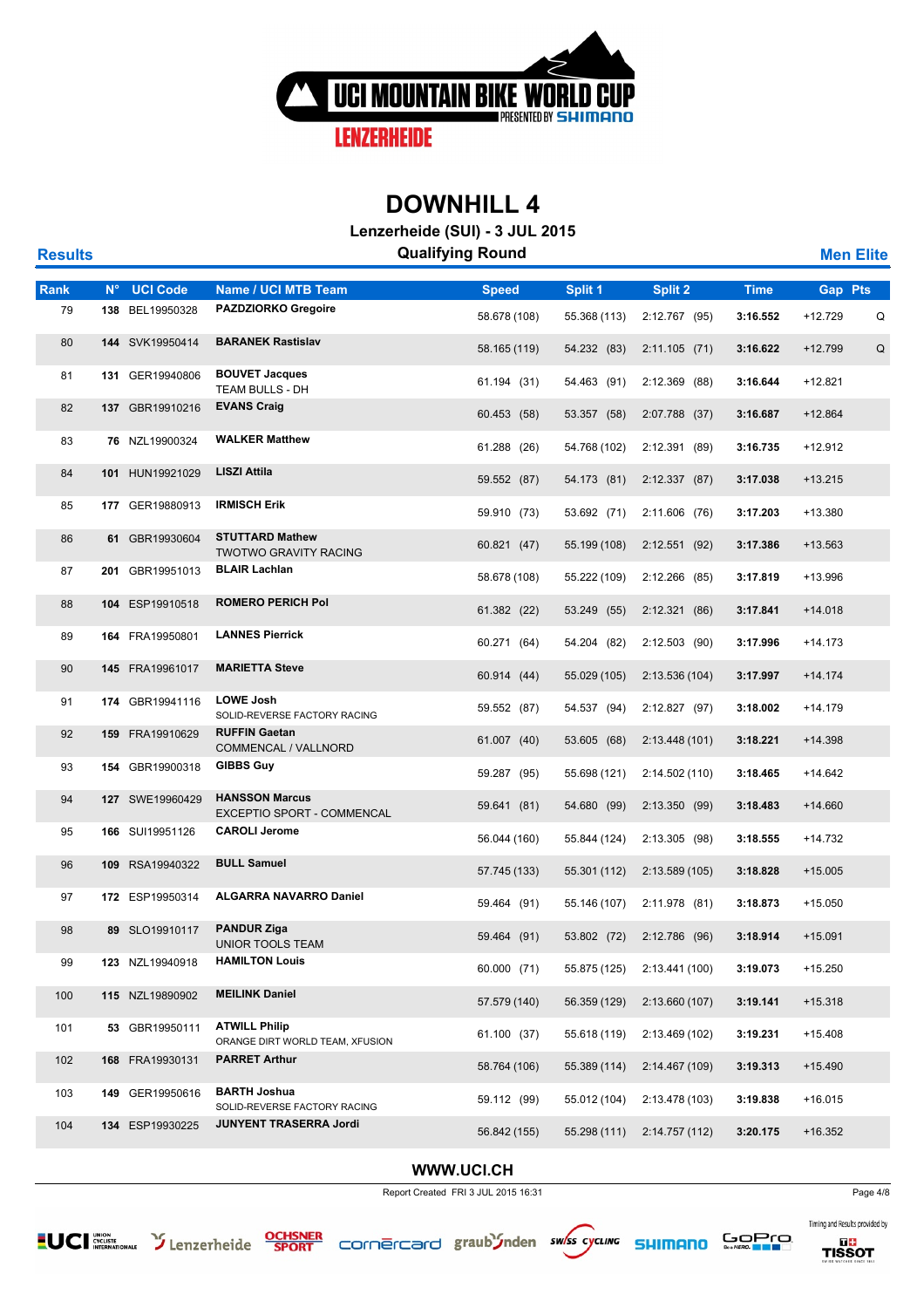

**Lenzerheide (SUI) - 3 JUL 2015**

| <b>Results</b> |             |                 |                                                  | Lenzenierde (OOI) – 9 00L ZUTU<br><b>Qualifying Round</b> |              |                |             | <b>Men Elite</b> |
|----------------|-------------|-----------------|--------------------------------------------------|-----------------------------------------------------------|--------------|----------------|-------------|------------------|
| Rank           | $N^{\circ}$ | <b>UCI Code</b> | Name / UCI MTB Team                              | <b>Speed</b>                                              | Split 1      | <b>Split 2</b> | <b>Time</b> | <b>Gap Pts</b>   |
| 105            |             | 98 SUI19941222  | <b>CHAPUIS Maxime</b>                            | 59.820 (76)                                               | 57.218 (142) | 2:16.440 (121) | 3:20.192    | +16.369          |
| 106            |             | 47 ESP19881222  | <b>CARBALLO GONZALEZ Edgar</b>                   | 58.506 (113)                                              | 53.468 (62)  | 2:14.795 (113) | 3:20.551    | $+16.728$        |
| 107            |             | 135 USA19920622 | <b>MORGAN Max</b>                                | 55.500 (165)                                              | 55.968 (126) | 2:16.180(118)  | 3:20.669    | $+16.846$        |
| 108            |             | 150 FRA19940915 | <b>LARBEYOU Guillaume</b>                        | 57.913 (126)                                              | 56.166 (127) | 2:15.619(115)  | 3:20.953    | $+17.130$        |
| 109            |             | 69 ITA19950904  | <b>VERNASSA Gianluca</b><br>AB DEVINCI ITALY     | 57.997 (122)                                              | 54.569 (95)  | 2:13.773 (108) | 3:20.966    | $+17.143$        |
| 110            |             | 114 FRA19920927 | <b>CHANUDET Quentin</b>                          | 58.938 (102)                                              | 56.999 (137) | 2:15.828(116)  | 3:21.134    | $+17.311$        |
| 111            |             | 128 SUI19880816 | <b>PEYER Lars</b><br>RADON MAGURA FACTORY        | 58.678 (108)                                              | 54.526 (92)  | 2:14.658 (111) | 3:21.675    | +17.852          |
| 112            |             | 152 FRA19950521 | <b>JOUET PASTRE Martin</b>                       | 57.913 (126)                                              | 55.527 (117) | 2:15.222(114)  | 3:21.704    | +17.881          |
| 113            |             | 161 SUI19921213 | <b>WEBER Basil</b>                               | 60.180 (67)                                               | 59.176 (161) | 2:17.182 (125) | 3:21.754    | +17.931          |
| 114            |             | 33 GBR19960912  | <b>VERNON Taylor</b><br><b>GT FACTORY RACING</b> | 61.194 (31)                                               | 54.085 (77)  | 2:16.117(117)  | 3:21.915    | +18.092          |
| 115            |             | 160 AUS19960702 | <b>DAVIS Jackson</b>                             | 59.910 (73)                                               | 55.139 (106) | 2:16.211 (119) | 3:22.156    | $+18.333$        |
| 116            |             | 110 SUI19941003 | <b>KLEE Felix</b>                                | 58.421 (115)                                              | 57.653 (148) | 2:16.733(122)  | 3:22.172    | +18.349          |
| 117            |             | 165 CZE19951023 | <b>MALY Petr</b>                                 | 56.842 (155)                                              | 56.921 (136) | 2:16.381 (120) | 3:23.198    | $+19.375$        |
| 118            |             | 169 GER19910121 | <b>HAFNER Matthias</b>                           | 59.112 (99)                                               | 56.812 (134) | 2:17.353 (126) | 3:23.533    | $+19.710$        |
| 119            |             | 163 SUI19940218 | <b>BERNET Jonas</b>                              | 59.464 (91)                                               | 54.526 (92)  | 2:18.365 (131) | 3:24.015    | $+20.192$        |
| 120            |             | 178 GBR19841201 | <b>MORRIS Oliver</b>                             | 57.997 (122)                                              | 57.448 (144) | 2:17.121(124)  | 3:24.216    | $+20.393$        |
| 121            |             | 117 NZL19911015 | <b>DICKERSON Bryn</b>                            | 59.730 (79)                                               | 52.447 (36)  | 2:08.669 (42)  | 3:24.286    | $+20.463$        |
| 122            |             | 111 NOR19921125 | <b>JOHANSEN Zakarias Blom</b>                    | 56.842 (155)                                              | 58.584 (154) | 2:18.151(129)  | 3:24.365    | $+20.542$        |
| 123            |             | 153 FRA19860809 | <b>KURTZ Cyrille</b><br><b>CK RACING</b>         | 58.165 (119)                                              | 55.520 (116) | 2:17.113 (123) | 3:24.404    | +20.581          |
| 124            |             | 142 NZL19960917 | <b>HAMILTON Connor</b>                           | 60.000 (71)                                               | 57.491 (145) | 2:17.451 (127) | 3:24.724    | $+20.901$        |
| 125            |             | 175 FRA19940518 | <b>BUISAN Geoffrey</b>                           | 58.165 (119)                                              | 57.953 (150) | 2:17.534 (128) | 3:24.823    | $+21.000$        |
| 126            |             | 197 ITA19931114 | <b>MILANI Mario</b>                              | 57.331 (145)                                              | 57.752 (149) | 2:18.382 (132) | 3:25.526    | $+21.703$        |
| 127            |             | 157 AUT19900521 | <b>PLANITZER Markus</b>                          | 58.506 (113)                                              | 57.131 (140) | 2:18.876 (134) | 3:27.060    | $+23.237$        |
| 128            |             | 147 AUS19961229 | <b>MCCORKELL Matthew</b>                         | 55.888 (162)                                              | 57.572 (147) | 2:18.588(133)  | 3:27.178    | $+23.355$        |
| 129            |             | 162 GBR19960104 | <b>RICHARDS Shaun</b>                            | 54.965 (167)                                              | 57.064 (138) | 2:18.170 (130) | 3:27.358    | $+23.535$        |
| 130            |             | 173 GER19850516 | <b>GROSSMAN Noah</b>                             | 59.820 (76)                                               | 56.773 (133) | 2:20.330 (138) | 3:27.541    | $+23.718$        |
|                |             |                 |                                                  |                                                           |              |                |             |                  |

#### **WWW.UCI.CH**

Report Created FRI 3 JUL 2015 16:31 Page 5/8













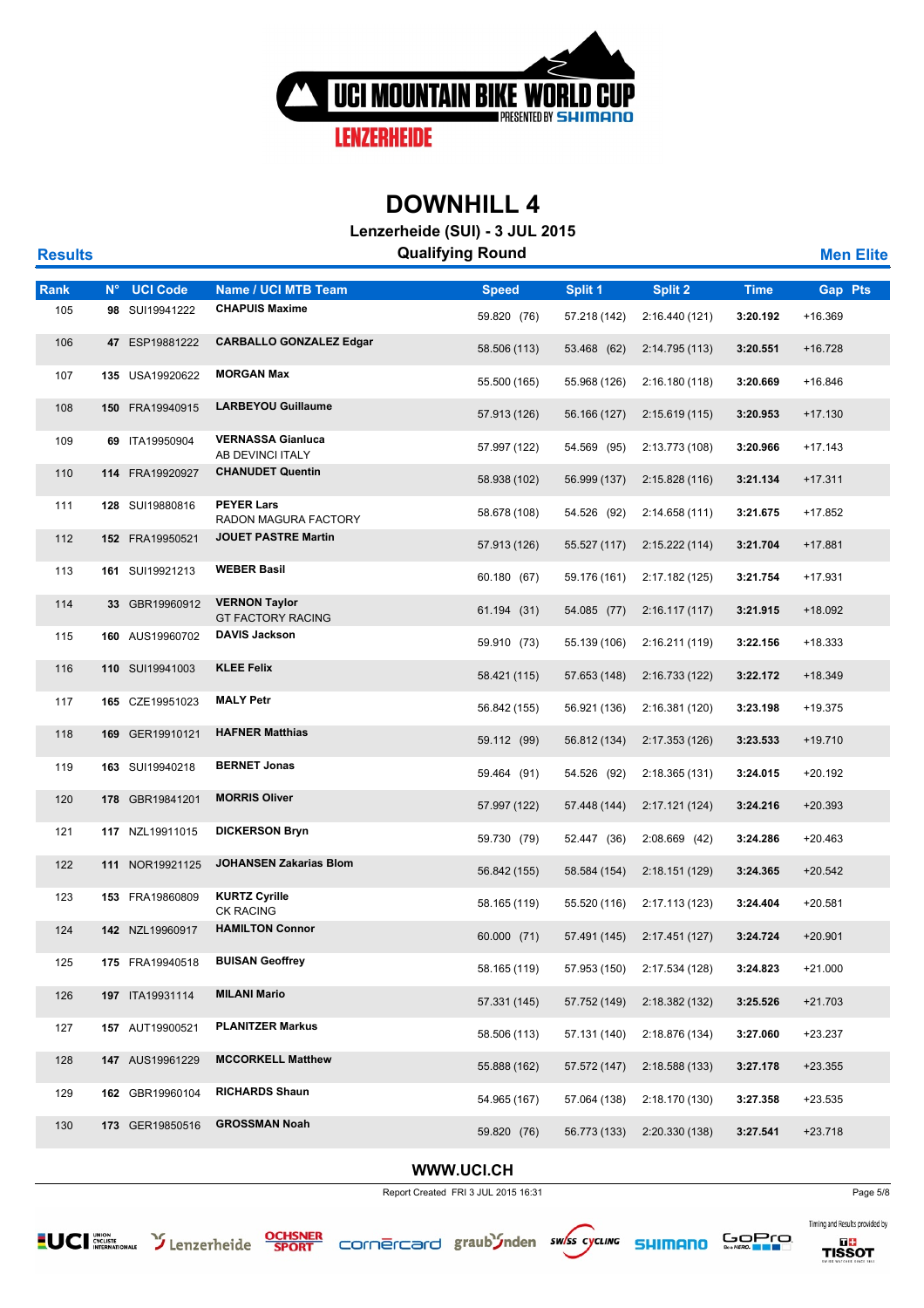

**Lenzerheide (SUI) - 3 JUL 2015**

| <b>Results</b> |             |                 |                                                            | <b>Qualifying Round</b> |                |                |             | <b>Men Elite</b> |   |
|----------------|-------------|-----------------|------------------------------------------------------------|-------------------------|----------------|----------------|-------------|------------------|---|
| Rank           | $N^{\circ}$ | <b>UCI Code</b> | Name / UCI MTB Team                                        | <b>Speed</b>            | Split 1        | <b>Split 2</b> | <b>Time</b> | <b>Gap Pts</b>   |   |
| 131            |             | 205 GBR19960118 | <b>HERD Sam</b>                                            | 57.745 (133)            | 57.159 (141)   | 2:19.972 (136) | 3:27.733    | +23.910          |   |
| 132            |             | 190 SVK19960807 | <b>ONDIC Jozef</b>                                         | 57.331 (145)            | 58.222 (151)   | 2:20.085 (137) | 3:28.020    | $+24.197$        |   |
| 133            |             | 191 JPN19911219 | <b>KUSHIMA Santa</b>                                       | 57.413 (143)            | 56.422 (131)   | 2:19.882 (135) | 3:28.679    | +24.856          |   |
| 134            |             | 176 SUI19910108 | <b>TINNER Pascal</b><br>SWISS DOWNHILL SYNDICATE           | 57.997 (122)            | 58.825 (158)   | 2:21.339(144)  | 3:29.153    | $+25.330$        |   |
| 135            |             | 186 AUT19960622 | <b>ENGEL Pascal</b>                                        | 57.579 (140)            | 56.851 (135)   | 2:20.481 (139) | 3:29.345    | +25.522          |   |
| 136            |             | 181 FRA19910204 | <b>LOHNER Alexandre</b>                                    | 56.923 (154)            | 57.276 (143)   | 2:20.769 (141) | 3:29.367    | $+25.544$        |   |
| 137            |             | 119 JPN19930821 | <b>KUSHIMA Yuki</b>                                        | 59.641 (81)             | 54.308 (88)    | 2:13.637 (106) | 3:29.709    | +25.886          |   |
| 138            |             | 148 POR19961212 | <b>SOUSA Rafael</b>                                        | 58.851 (104)            | 58.974 (160)   | 2:21.306 (143) | 3:29.878    | $+26.055$        |   |
| 139            |             | 193 GBR19931201 | <b>INGLEY Mitch</b>                                        | 58.764 (106)            | 58.597 (155)   | 2:20.801 (142) | 3:29.991    | $+26.168$        |   |
| 140            |             | 184 ITA19860315 | <b>SUDING Lorenzo</b><br><b>EXCEPTIO SPORT - COMMENCAL</b> | 57.913 (126)            | 1:00.336(164)  | 2:25.684 (149) | 3:30.258    | $+26.435$        |   |
| 141            |             | 198 GER19881010 | <b>SCHLEGEL Jens</b>                                       | 57.331 (145)            | 59.538 (162)   | 2:22.806 (145) | 3:31.743    | +27.920          |   |
| 142            |             | 72 GER19910721  | <b>JAUCH Jasper</b>                                        | 57.829 (130)            | 1:04.676(171)  | 2:26.123(150)  | 3:32.577    | $+28.754$        |   |
| 143 P          |             | 19 FRA19931107  | <b>FIGARET Faustin</b><br><b>CALVISSON VTT</b>             | 57.745 (133)            | 52.236 (28)    | 2:20.629 (140) | 3:33.274    | $+29.451$        | Q |
| 144            |             | 185 GER19831231 | <b>PFAFF Michael</b>                                       | 56.842 (155)            | 58.940 (159)   | 2:23.560 (146) | 3:33.282    | $+29.459$        |   |
| 145            |             | 156 SWE19930501 | <b>HEDMAN Tim</b>                                          | 55.577 (164)            | 58.705 (157)   | 2:25.013 (148) | 3:34.891    | +31.068          |   |
| 146            |             | 187 SUI19901228 | <b>LIEBERHERR Janick</b>                                   | 56.361 (159)            | 1:01.221(167)  | 2:24.007 (147) | 3:34.932    | $+31.109$        |   |
| 147            |             | 207 ITA19950705 | <b>MEDICI Simone</b>                                       | 50.201 (174)            | 57.068 (139)   | 2:29.436 (154) | 3:36.053    | +32.230          |   |
| 148            |             | 194 NZL19951231 | <b>NESS Logan</b>                                          | 55.193 (166)            | 1:01.169(166)  | 2:27.741 (152) | 3:38.349    | $+34.526$        |   |
| 149            |             | 158 SUI19960616 | <b>SCHAER Mike</b>                                         | 57.167 (152)            | 1:07.843 (173) | 2:30.372 (155) | 3:40.363    | $+36.540$        |   |
| 150            |             | 206 ITA19950619 | <b>PALAZZARI Davide</b>                                    | 57.331 (145)            | 1:00.253 (163) | 2:27.148(151)  | 3:40.411    | +36.588          |   |
| 151            |             | 179 NZL19930530 | <b>PRIOR Mat</b>                                           | 52.099 (173)            | 1:02.360 (169) | 2:31.226 (157) | 3:41.571    | $+37.748$        |   |
| 152            |             | 94 CAN19940124  | <b>RIESCO Forrest</b>                                      | 60.271 (64)             | 54.250 (86)    | 2:12.530(91)   | 3:43.202    | +39.379          |   |
| 153            |             | 204 GER19940210 | <b>STEINER Julian</b>                                      | 57.997 (122)            | 1:01.150 (165) | 2:31.048 (156) | 3:43.691    | +39.868          |   |
| 154            |             | 202 SWE19951208 | <b>ANDERSSON Michael</b>                                   | 54.000 (169)            | 1:04.018(170)  | 2:35.186 (159) | 3:45.442    | +41.619          |   |
| 155            |             | 192 AND19950926 | <b>CASAL VALLS Guillem</b>                                 | 55.888 (162)            | 1:13.650 (175) | 2:41.600 (161) | 3:57.306    | +53.483          |   |
| 156            |             | 126 CZE19940702 | <b>CEPELAK Jan</b>                                         | 58.250 (118)            | 52.966 (49)    | 2:47.923 (162) | 3:58.705    | +54.882          |   |
|                |             |                 |                                                            |                         |                |                |             |                  |   |

#### **WWW.UCI.CH**

Report Created FRI 3 JUL 2015 16:31 Page 6/8













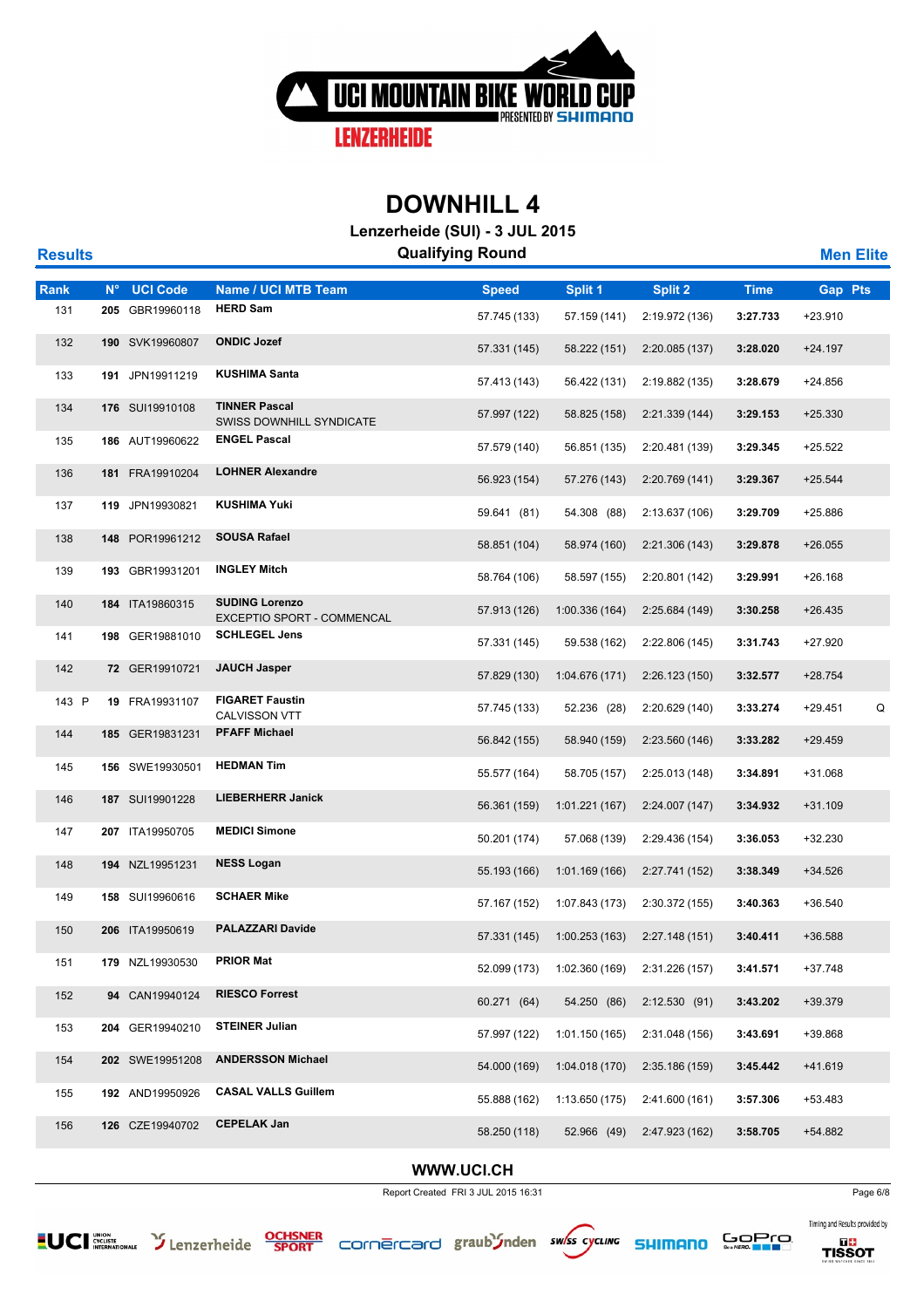

**Lenzerheide (SUI) - 3 JUL 2015**

| <b>Results</b> |             |                 | <b>Qualifying Round</b>                                          |              |                |                |             | <b>Men Elite</b> |   |
|----------------|-------------|-----------------|------------------------------------------------------------------|--------------|----------------|----------------|-------------|------------------|---|
| Rank           | $N^{\circ}$ | <b>UCI Code</b> | Name / UCI MTB Team                                              | <b>Speed</b> | Split 1        | Split 2        | <b>Time</b> | <b>Gap Pts</b>   |   |
| 157            |             | 199 SUI19960820 | <b>BECKMANN Luca</b>                                             | 54.590 (168) | 1:02.175 (168) | 2:49.780 (163) | 4:02.236    | +58.413          |   |
| 158            |             | 103 AUS19940228 | <b>MCMILLAN David</b>                                            | 59.287 (95)  | 53.967 (75)    | 2:10.881(68)   | 4:04.856    | $+1:01.033$      |   |
| 159            |             | 132 SUI19880730 | <b>FREI Martin</b>                                               | 53.493 (171) | 55.702 (122)   | 2:31.418 (158) | 4:06.890    | $+1:03.067$      |   |
| 160            |             | 141 NZL19930709 | <b>BROOKER Tyler</b>                                             | 53.138 (172) | 58.368 (153)   | 2:56.053(165)  | 4:10.870    | +1:07.047        |   |
| 161            |             | 140 AUS19960908 | <b>DENGATE Benjamin</b>                                          | 57.662 (136) | 58.336 (152)   | 3:02.008(167)  | 4:14.740    | +1:10.917        |   |
| 162            |             | 196 SWE19950809 | <b>HAHNSSON Samuel</b>                                           | 53.565 (170) | 1:06.062(172)  | 2:53.146 (164) | 4:17.839    | +1:14.016        |   |
| 163            |             | 203 ITA19931117 | <b>LIVORTI Gionata</b>                                           | 57.662 (136) | 54.876 (103)   | 2:28.514 (153) | 4:25.366    | $+1:21.543$      |   |
| 164            |             | 146 FRA19910208 | <b>OZIOL Ivan</b>                                                | 58.421 (115) | 54.631 (97)    | 2:12.166(84)   | 4:31.189    | +1:27.366        |   |
| 165            |             | 133 GBR19900315 | <b>DAVIES Emyr</b>                                               | 57.829 (130) | 2:00.060 (177) | 3:23.237 (168) | 4:31.766    | +1:27.943        |   |
| 166            |             | 120 POL19950302 | <b>CZERMAK Wojciech</b>                                          | 57.249 (149) | 55.695 (120)   | 2:56.337 (166) | 5:21.658    | +2:17.835        |   |
| P              |             | 11 GBR19880110  | <b>FAIRCLOUGH Brendan</b><br>GSTAAD-SCOTT                        | 59.552 (87)  | 51.320 (12)    | 2:04.487 (10)  | <b>DNF</b>  |                  | Q |
|                |             | 195 FRA19921020 | <b>PUJOL Charles</b>                                             | 55.966 (161) | 57.553 (146)   | 2:36.810 (160) | <b>DNF</b>  |                  |   |
|                |             | 28 NZL19920409  | <b>CHAPMAN Rupert</b><br>BERGAMONT HAYES COMPONENTS FACTORY TEAM | 31.341 (177) | 1:18.093 (176) | 4:21.065 (169) | <b>DNF</b>  |                  |   |
|                |             | 51 GBR19960703  | <b>GRAHAM Innes</b><br><b>MS MONDRAKER TEAM</b>                  | 61.666 (18)  | 51.817 (17)    |                | <b>DNF</b>  |                  |   |
|                |             | 36 GBR19940320  | <b>CONNELL Joseph</b>                                            | 59.641 (81)  | 52.375 (34)    |                | <b>DNF</b>  |                  |   |
|                |             | 87 BRA19910416  | <b>NEVES CRUZ Bernardo</b>                                       | 61.666 (18)  | 54.734 (101)   |                | <b>DNF</b>  |                  |   |
|                |             | 139 AUS19960816 | <b>VARLEY Aiden</b>                                              | 59.730 (79)  | 55.399 (115)   |                | <b>DNF</b>  |                  |   |
|                |             | 155 SUI19890901 | <b>CORREVON Nils</b>                                             | 57.085 (153) | 55.762 (123)   |                | <b>DNF</b>  |                  |   |
|                |             | 171 ESP19920101 | <b>CAAMANO Alejandro</b>                                         | 57.829 (130) | 56.408 (130)   |                | <b>DNF</b>  |                  |   |
|                |             | 189 CZE19920227 | <b>RIHA Jakub</b>                                                | 44.400 (175) | 56.498 (132)   |                | <b>DNF</b>  |                  |   |
|                |             | 46 FRA19961115  | <b>ESTAQUE Thomas</b><br>LAC BLANC SCOTT                         | 32.673 (176) | 1:08.767 (174) |                | <b>DNF</b>  |                  |   |
|                |             | 182 USA19951125 | <b>CRANE Dylan</b>                                               |              |                |                | <b>DNF</b>  |                  |   |
|                |             | 29 FRA19861121  | <b>PAYET Florent</b><br><b>CK RACING</b>                         |              |                |                | <b>DNS</b>  |                  |   |
|                |             | 79 FRA19940805  | <b>PONS Melvin</b>                                               |              |                |                | <b>DNS</b>  |                  |   |
|                |             | 82 GER19880304  | <b>FISCHBACH Johannes</b><br><b>GHOST RRP</b>                    |              |                |                | <b>DNS</b>  |                  |   |
|                |             | 85 AUS19940208  | <b>MOIR Jack</b><br><b>INTENSE FACTORY RACING</b>                |              |                |                | <b>DNS</b>  |                  |   |
|                |             |                 |                                                                  |              |                |                |             |                  |   |

#### **WWW.UCI.CH**

Report Created FRI 3 JUL 2015 16:31